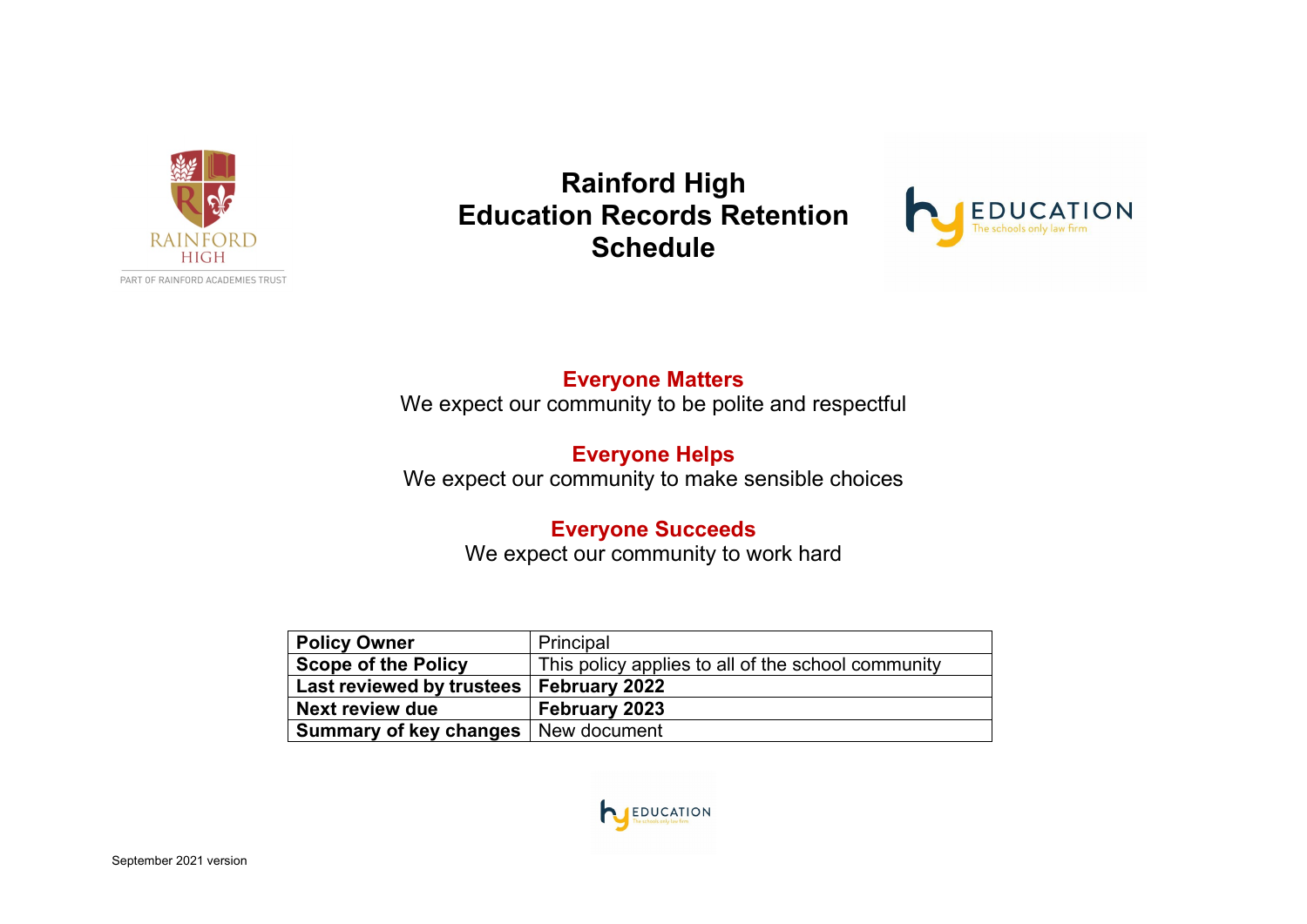# **Contents**

| <b>Schedule A – Record of Destruction</b>                 | Page 7 |
|-----------------------------------------------------------|--------|
| <b>Governing Body Records</b>                             | Page 5 |
| <b>Central Government and Local Authority</b>             | Page 5 |
| Safeguarding                                              | Page 5 |
| Staff / Health and Safety / Payroll and Financial Records | Page 4 |
| <b>Teaching and Curriculum</b>                            | Page 3 |
| <b>School Trips and Extra Curricular Activities</b>       | Page 3 |
| <b>Pupil Records</b>                                      | Page 3 |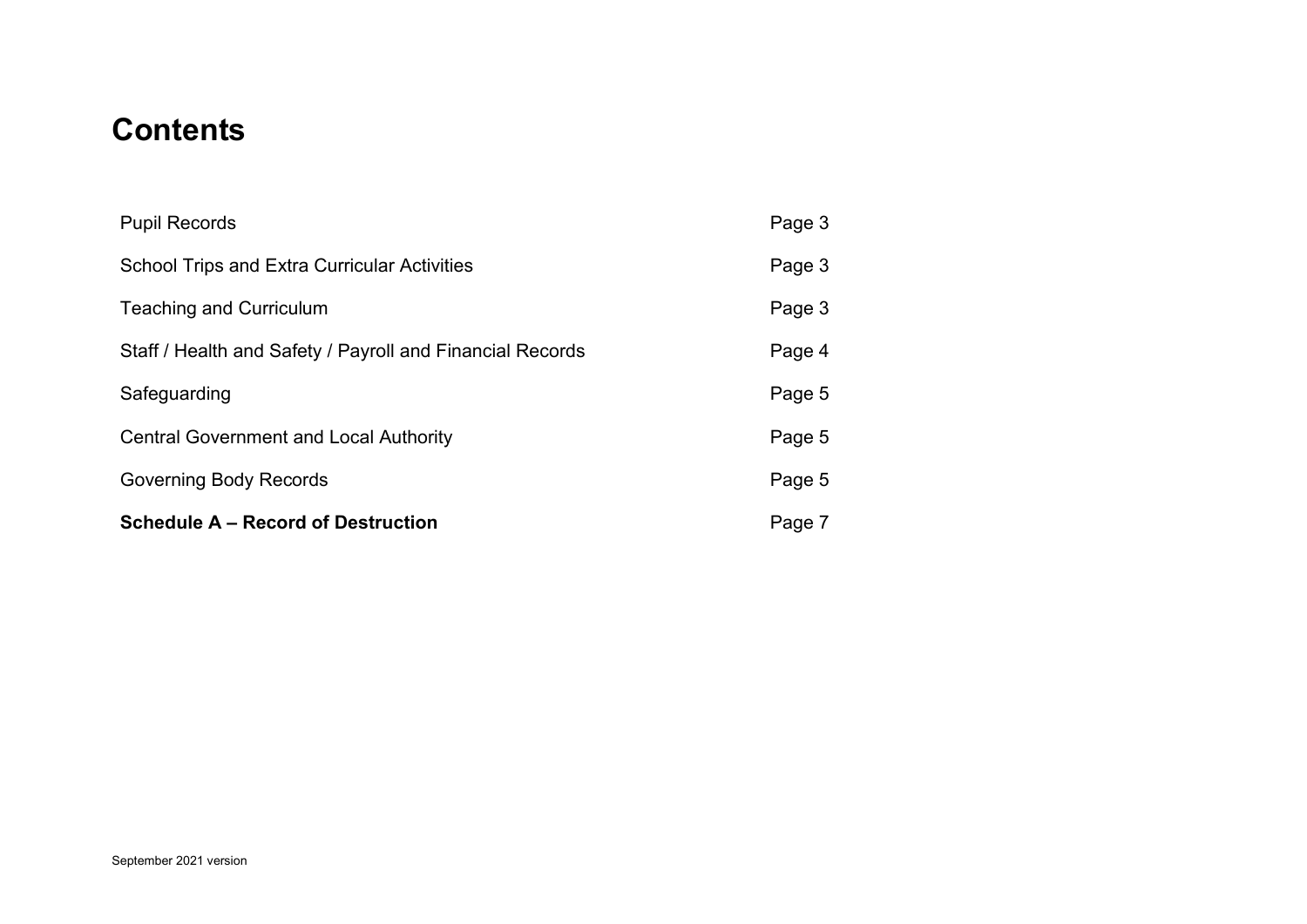### <span id="page-2-0"></span>**1. Pupil Records**

<span id="page-2-1"></span>

| PR              | <b>Basic file description</b>                                               | <b>Justification</b>                                                                                        | <b>Retention Period</b>                                                                                                                                                     |
|-----------------|-----------------------------------------------------------------------------|-------------------------------------------------------------------------------------------------------------|-----------------------------------------------------------------------------------------------------------------------------------------------------------------------------|
| PR <sub>1</sub> | <b>Admissions and Attendance</b>                                            |                                                                                                             |                                                                                                                                                                             |
| PR 1.1          | <b>Admission Registers</b>                                                  | <b>Common Practice</b>                                                                                      | Permanent                                                                                                                                                                   |
| PR 1.2          | Records relating to the admissions process if the admission is successful   | <b>Common Practice</b>                                                                                      | Admission + 1 year                                                                                                                                                          |
| PR 1.3          | Records relating to the admissions process if the appeal is unsuccessful    | The School Admission Appeals Code issued under Section 84<br>of the School Standards and Framework Act 1998 | Conclusion of the appeal process + 1 year                                                                                                                                   |
| PR 1.4          | Attendance registers                                                        | <b>Common Practice</b>                                                                                      | Date of register + 3 years                                                                                                                                                  |
| PR 1.5          | Parent declaration form for nursery education funding                       | <b>Common Practice</b>                                                                                      | Date funding ceases + 6 years                                                                                                                                               |
| <b>PR 2</b>     | <b>Pupil Educational Record</b>                                             |                                                                                                             |                                                                                                                                                                             |
| PR 2.1          | <b>Pupil Files - Primary School</b>                                         | Education (Pupil Information)<br>(England) Regulations 2005 (SI 2005/1437)                                  | Retain for the time which the pupil remains at the<br>Primary School then transfer to the Secondary School<br>(or other Primary School) when the child leaves the<br>school |
| PR 2.2          | <b>Pupil Files Secondary</b>                                                | Education (Pupil Information)<br>(England) Regulations 2005 (SI 2005/1437)                                  | DOB of the pupil + 25 years                                                                                                                                                 |
| PR 2.3          | <b>Examination results - Public</b>                                         | <b>Common Practice</b>                                                                                      | Year of examinations + 6 years                                                                                                                                              |
| PR 2.4          | Examination results - Internal examination results                          | <b>Common Practice</b>                                                                                      | Current year + 5 years                                                                                                                                                      |
| PR 2.5          | Images held of pupils together with any consents and permissions to publish | <b>Common Practice</b>                                                                                      | All records relating to the image should be retained for<br>the period that the consent is in place.                                                                        |
| PR <sub>3</sub> | <b>Special Educational Needs</b>                                            |                                                                                                             |                                                                                                                                                                             |
| PR 3.1          | Special Educational Needs files, reviews and Individual Education Plans     | <b>Common Practice</b>                                                                                      | DOB of the pupil + 25 years<br>Unless legal action is pending                                                                                                               |
| PR 3.2          | Statement maintained under The Education Act 1996 - Section 324             | <b>Common Practice</b>                                                                                      | DOB + 25 years<br>Unless legal action is pending                                                                                                                            |
| PR 3.3          | Proposed statement or amended statement                                     | Special Educational Needs and Disability Act 2001 Section 1                                                 | $DOB + 25$ years<br>Unless legal action is pending                                                                                                                          |
| PR 3.4          | Advice and information to parents regarding educational needs               | Special Educational Needs and Disability Act 2001 Section 2 (now repealed)                                  | Closure + 12 years<br>Unless legal action is pending                                                                                                                        |

## <span id="page-2-2"></span>**2. School Trips and Extra Curricular Activities**

| <b>ST</b>       | <b>Basic file description</b>                                                       | <b>Statutory Provisions</b> | <b>Retention Period</b>                                 |
|-----------------|-------------------------------------------------------------------------------------|-----------------------------|---------------------------------------------------------|
| ST <sub>1</sub> | <b>Trips</b>                                                                        |                             |                                                         |
| ST 1.1          | Parental permission slips for school trips – where there has been no major incident | Common Practice             | l Conclusion of the trip                                |
| ST 1.2          | Parental permission slips for school trips – where there has been a major incident  | Common Practice             | DOB of the pupil involved in the incident + 25 years    |
|                 |                                                                                     |                             | The permission slips for all pupils on the trip need to |
|                 |                                                                                     |                             | I be retained in these circumstances                    |

The permission slips for all pupils on the trip need to be retained in these circumstances

# **3. Teaching and Curriculum**

| <b>SMT</b>       | <b>Basic file description</b>                                                       | <b>Statutory Provisions</b> | <b>Retention Period</b>                         |
|------------------|-------------------------------------------------------------------------------------|-----------------------------|-------------------------------------------------|
| SMT <sub>1</sub> | <b>Senior Management Team</b>                                                       |                             |                                                 |
| <b>SMT 1.1</b>   | Log-Books                                                                           | <b>Common Practice</b>      | Date of last entry in the book $+6$ years       |
| <b>SMT 1.2</b>   | Minutes of the Senior Management Team                                               | <b>Common Practice</b>      | Date of meeting $+5$ years                      |
|                  | SMT 1.3   Reports made by the Head Teacher or the management team                   | <b>Common Practice</b>      | Date of report + 3 years                        |
|                  | SMT 1.4   Records created by Head Teachers, Deputy Head Teachers, Heads of Year and | <b>Common Practice</b>      | Current academic year + 6 years                 |
|                  | other members of staff with administrative responsibilities                         |                             |                                                 |
| <b>SMT 1.5</b>   | School development plans                                                            | <b>Common Practice</b>      | Expiry of plan $+6$ years then review           |
| <b>SMT 1.6</b>   | Professional development plans                                                      | <b>Common Practice</b>      | Expiry of plan + 6 years                        |
| SMT <sub>2</sub> | <b>Curriculum Management</b>                                                        |                             |                                                 |
| <b>SMT 2.1</b>   | Timetable                                                                           | <b>Common Practice</b>      | Current year then review                        |
| <b>SMT 2.2</b>   | Curriculum development                                                              | <b>Common Practice</b>      | Current year $+6$ years                         |
| <b>SMT 2.3</b>   | Curriculum returns                                                                  | <b>Common Practice</b>      | Current year $+3$ years                         |
| <b>SMT 2.4</b>   | School syllabus                                                                     | <b>Common Practice</b>      | Current year then review                        |
| SMT 2.5          | Schemes of work                                                                     |                             | Current year then review with a view to destroy |
|                  | SMT 2.6   Class record books                                                        |                             | Current year then review with a view to destroy |
|                  | SMT 2.7   Mark Books                                                                |                             | Current year then review with a view to destroy |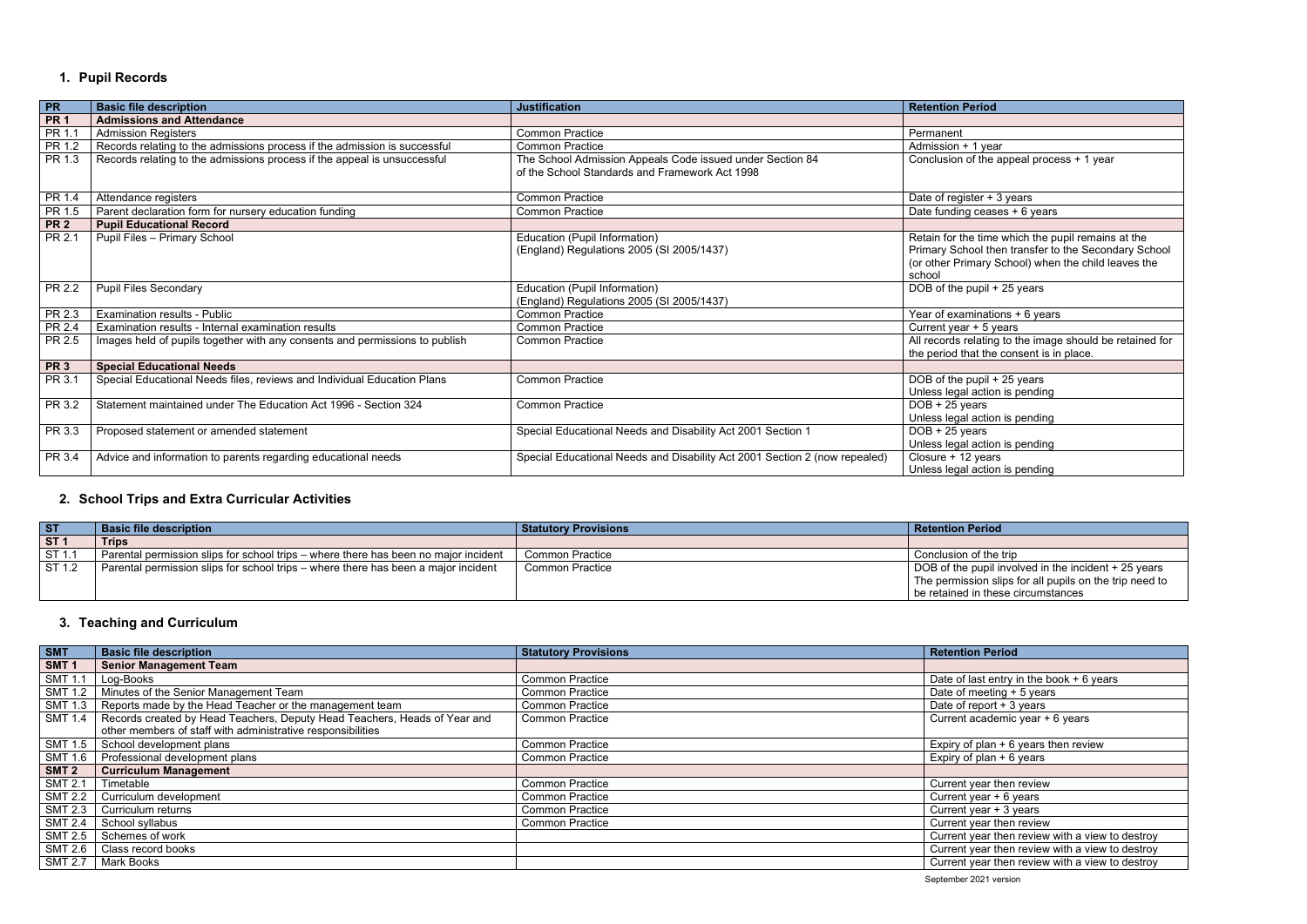<span id="page-3-1"></span><span id="page-3-0"></span>

| <b>SMT</b>                      | : file description_<br>- Bası | Provisions<br><b>Statutory</b> | tention Period<br><b>INGL</b>                                               |
|---------------------------------|-------------------------------|--------------------------------|-----------------------------------------------------------------------------|
| CMT 2<br>$\sim$<br>L.U<br>UNI L | omework set<br>$\sim$ $\sim$  |                                | unen review wit'<br>∴destro∨<br>Current vear<br>vith a viev<br>⊿ view to de |
| $CMT$ $\sim$<br>UIII            | upils'<br>worl                |                                | r then review with a view to de<br>Current vear<br>∴destro∨                 |

# **4. Staff / Health and Safety / Payroll and Financial Records**

| H               | <b>Basic file description</b>                                                                                   | <b>Statutory Provisions</b>                                                                                                                        | <b>Retention Period</b>                                                                                                                                                    |
|-----------------|-----------------------------------------------------------------------------------------------------------------|----------------------------------------------------------------------------------------------------------------------------------------------------|----------------------------------------------------------------------------------------------------------------------------------------------------------------------------|
| HR <sub>1</sub> | <b>Personnel Management</b>                                                                                     |                                                                                                                                                    |                                                                                                                                                                            |
| HR 1.1          | <b>Staff Personnel files</b>                                                                                    | Limitation Act 1980                                                                                                                                | Termination + 6 years                                                                                                                                                      |
| HR 1.2          | Interview notes and recruitment records                                                                         | Justification based on time limits issue for issuing proceedings in the employment                                                                 | Date of interview + 9 months                                                                                                                                               |
|                 |                                                                                                                 | tribunal                                                                                                                                           |                                                                                                                                                                            |
| HR 1.3          | Pre-employment vetting information (including DBS checks)                                                       | DBS guidelines                                                                                                                                     | Date of check + 6 months                                                                                                                                                   |
| HR 1.4          | Right to Work in the UK checks                                                                                  | https://www.gov.uk/check-job-applicant-right-to-work                                                                                               | Termination of employment + 2 years                                                                                                                                        |
| HR 1.5          | Written particulars of employment.                                                                              | Limitation Act 1980                                                                                                                                | Termination + 6 years                                                                                                                                                      |
|                 | Contracts of employment or other contracts.                                                                     |                                                                                                                                                    |                                                                                                                                                                            |
|                 | Documented changes to terms and conditions.                                                                     |                                                                                                                                                    |                                                                                                                                                                            |
| HR 1.6          | Disciplinary and grievance records                                                                              | Limitation Act 1980                                                                                                                                | Termination + 6 years                                                                                                                                                      |
| HR 1.7          | Annual appraisal or assessment records                                                                          | <b>Common Practice</b>                                                                                                                             | Current year + 5 years                                                                                                                                                     |
| HR 1.8          | Images held of members of staff together with any consents and permissions to<br>publish                        | <b>Common Practice</b>                                                                                                                             | All records relating to the image should be retained<br>for the life of the image. The length of time the<br>image is to be retained should be included in the<br>consent. |
| <b>HR2</b>      | <b>Health and Safety</b>                                                                                        |                                                                                                                                                    |                                                                                                                                                                            |
| HR 2.1          | <b>Accessibility Plans</b>                                                                                      | Equality Act 2010 (See s.88 and schedule 10)                                                                                                       | Current year + 6 years                                                                                                                                                     |
| HR 2.2          | Records relating to accident/injury at work                                                                     | The Management of Health & Safety at Work Regulations 1999<br>Health and Safety at Work Act 1974                                                   | Date of incident + 12 years 1                                                                                                                                              |
| HR 2.3          | Accident Reporting - Children                                                                                   | Limitation Act 1980                                                                                                                                | Date of birth + 22 years where the injured person is<br>a minor at the time of the accident                                                                                |
| HR 2.4          | <b>Accident Reporting - Adults</b>                                                                              | Social Security (Claims and Payments) Regulations 1979 Regulation 25.<br>Social Security Administration Act 1992 Section 8.<br>Limitation Act 1980 | Date of the accident + 4 years where the injured<br>person is an adult at the time of the accident;                                                                        |
| HR 2.5          | <b>Risk Assessments</b>                                                                                         | The Management of Health & Safety at Work Regulations 1999<br>Health and Safety at Work Act 1974                                                   | Current year + 3 years                                                                                                                                                     |
| HR 2.6          | <b>COSHH Risk Assessments</b>                                                                                   | Control of Substances Hazardous to Health (COSHH) Regulations 2002                                                                                 | Date of creation + 40 years                                                                                                                                                |
| HR 2.7          | Incident reports                                                                                                |                                                                                                                                                    | Current year + 20 years                                                                                                                                                    |
| HR 2.8          | Process of monitoring areas where employees and persons are likely to have<br>become in contact with asbestos   | Control of Asbestos Regulations 2012                                                                                                               | Last action $+40$ years                                                                                                                                                    |
| HR 2.9          | Process of monitoring of areas where employees and persons are likely to have<br>come in contact with radiation | Ionising Radiations Regulations 2017                                                                                                               | Last action $+50$ years                                                                                                                                                    |
| HR 2.10         | Fire Safety Records including Fire Safety Audits                                                                | Regulatory Reform<br>(Fire Safety) Order 2005                                                                                                      | Current year + 6 years                                                                                                                                                     |
| HR 2.11         | <b>Fire Risk Assessments</b>                                                                                    | <b>Regulatory Reform</b><br>(Fire Safety) Order 2005                                                                                               | Date the fire risk assessment expires + 6 years                                                                                                                            |
|                 | HR 2.12   Fire Drill records                                                                                    | Regulatory Reform<br>(Fire Safety) Order 2005                                                                                                      | Date of fire drill $+6$ years                                                                                                                                              |
| HR <sub>3</sub> | <b>Payroll and Pensions</b>                                                                                     |                                                                                                                                                    |                                                                                                                                                                            |
| HR 3.1          | Records relating to the management of the payroll                                                               | HMRC - Compliance Handbook Manual CH15400                                                                                                          | Financial year to which the payroll is run $+6$ years                                                                                                                      |
| HR 3.2          | Records held under Retirement Benefits Schemes (Information Powers)<br>Regulations 1995                         | Retirement Benefits Schemes (Information Powers) Regulations 1995                                                                                  | Current year + 6 years                                                                                                                                                     |
| HR 3.3          | Salary cards                                                                                                    |                                                                                                                                                    | Last date of employment + 85 years                                                                                                                                         |
| HR 3.4          | Maternity pay records                                                                                           | Statutory Maternity Pay (General) Regulations 1986 (SI 1986/1960), revised<br>1999 (SI 1999/567)                                                   | Current year + 3yrs                                                                                                                                                        |
| HR 3.5          | Timesheets, sick pay                                                                                            |                                                                                                                                                    | Current year + 6 years                                                                                                                                                     |
| <b>HR4</b>      | <b>School Meals</b>                                                                                             |                                                                                                                                                    |                                                                                                                                                                            |
| HR 4.1          | <b>Dinner Register</b>                                                                                          |                                                                                                                                                    | Current year + 3 years                                                                                                                                                     |
| HR 4.2          | <b>School Meals Summary Sheets</b>                                                                              |                                                                                                                                                    | Current year + 3 years                                                                                                                                                     |
| HR 4.3          | Free school meals registers                                                                                     | HMRC - Compliance Handbook Manual CH15400                                                                                                          | Current year + 6 years                                                                                                                                                     |
| <b>HR 5</b>     | <b>General Administration</b>                                                                                   |                                                                                                                                                    |                                                                                                                                                                            |
| HR 5.1          | School brochure/prospectus                                                                                      |                                                                                                                                                    | Current year + 3 years                                                                                                                                                     |
| HR 5.2          | General file series or correspondence files                                                                     |                                                                                                                                                    | Current year + 5 years                                                                                                                                                     |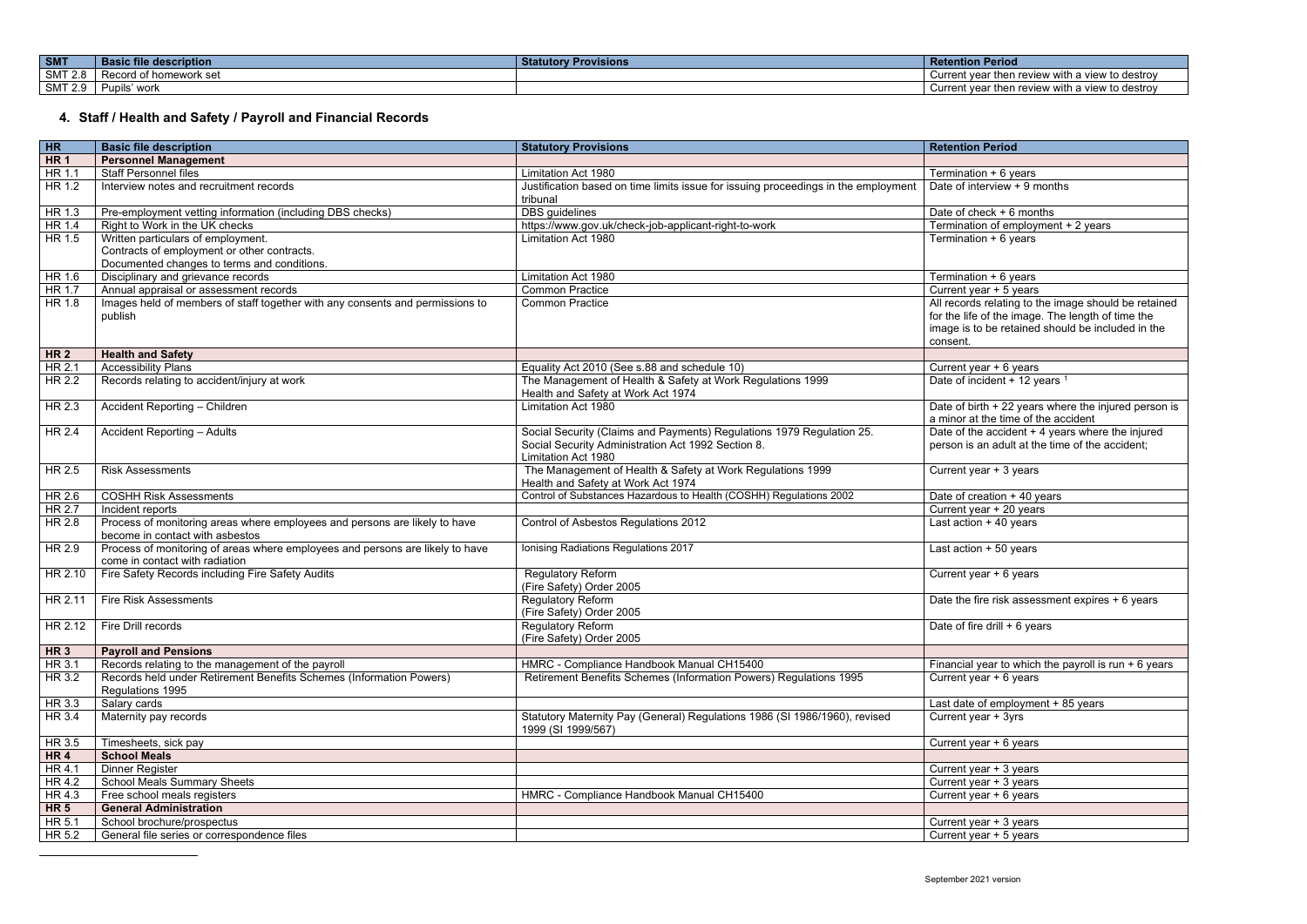the normal retirement age for the staff or for 10 years (whichever is the

 $\frac{C - C}{C}$ <br>  $\frac{C - C}{C}$  operationally then review to see<br>
ired operationally then review to see irther retention period is required

mer report with any new inspection review to see whether a further retention <mark>quired</mark><br>r + 6 years

ationally required then review to see urther retention period is required

 $\cot$  and  $\cot$  + 6 months

at the decision has been recorded in the minutes the records relating to the appointment can be destroyed once the co-opted governor has  $\mathop{\mathsf{ir}}$  ferm of office

ecision has been recorded in the records relating to the election should ed after 6 months.

olution of complaint + 6 years then  $ur$ ther retention in the case of disputes

<span id="page-4-1"></span><span id="page-4-0"></span>

| <b>HR</b> | <b>Basic file description</b>                                               | <b>Statutory Provisions</b> | <b>Retention Period</b>                                                                                                                                                             |
|-----------|-----------------------------------------------------------------------------|-----------------------------|-------------------------------------------------------------------------------------------------------------------------------------------------------------------------------------|
| HR 5.3    | Circulars (staff/parents/pupils)                                            |                             | Current year + 1 year                                                                                                                                                               |
| HR 5.4    | Newsletters, ephemera                                                       |                             | Current year + 1 year                                                                                                                                                               |
| HR 5.5    | Visitors book                                                               |                             | Current year + 2 years                                                                                                                                                              |
| $H$ R 5.6 | Images held of pupils together with any consents and permissions to publish |                             | All records relating to the image should be retained<br>for the life of the image. The length of time the<br>image is to be retained should be included on the<br>privacy statement |
| HR 5.7    | Records relating to the management of PTA/Old Pupils Associations           |                             | Current year + 6 years                                                                                                                                                              |
| HR 5.8    | Records relating to the management of data subject access requests          |                             | Current year $+3$ years                                                                                                                                                             |
| HR 5.9    | Records relating to the management of freedom of information requests       |                             | Current year $+3$ years                                                                                                                                                             |

### **5. Safeguarding**

<span id="page-4-2"></span>

| <b>SG</b>  | <b>Basic file description</b>                                                      | <b>Statutory Provisions</b>  | <b>Retention Period</b>  |
|------------|------------------------------------------------------------------------------------|------------------------------|--------------------------|
| <b>SG1</b> |                                                                                    |                              |                          |
| SG 1.1     | Child protection files (primary)                                                   | Published statutory guidance | Transfer to next school  |
| SG 1.2     | Child protection files (secondary)                                                 | Published statutory guidance | $DOB + 25$ years         |
| SG 1.3     | Allegations of a child protection nature made against a member of staff (including | Common Practice              | Retain until the normal  |
|            | unfounded allegations)                                                             |                              | member of staff or for 1 |
|            |                                                                                    |                              | longer)                  |

### **6. Central Government and Local Authority**

| CG              | <b>Basic file description</b>       | <b>Statutory Provisions</b> | <b>Retention Period</b> |
|-----------------|-------------------------------------|-----------------------------|-------------------------|
| CG <sub>1</sub> | <b>Local Authority</b>              |                             |                         |
| CG 1.1          | Secondary transfer sheets (Primary) | <b>Common Practice</b>      | Current year + 2 years  |
| CG 1.2          | Attendance returns                  | <b>Common Practice</b>      | Current year + 1 year   |
| CG 1.3          | Circulars from LA                   | <b>Common Practice</b>      | Whilst required operat  |
|                 |                                     |                             | whether a further reter |
| CG2             | <b>Central Government</b>           |                             |                         |
| CG 2.1          | OFSTED reports and papers           | <b>Common Practice</b>      | Replace former report   |
|                 |                                     |                             | report then review to s |
|                 |                                     |                             | period is required      |
| CG 2.2          | Returns                             | <b>Common Practice</b>      | Current year + 6 years  |
| CG 2.3          | Circulars from DfE                  | <b>Common Practice</b>      | Whilst operationally re |
|                 |                                     |                             | whether a further reter |

### **7. Governing Body Records**

| <b>GB</b>       | <b>Basic file description</b>                                                                    | <b>Justification</b>                                                                                       | <b>Retention Period</b>                                                            |
|-----------------|--------------------------------------------------------------------------------------------------|------------------------------------------------------------------------------------------------------------|------------------------------------------------------------------------------------|
| GB <sub>1</sub> | <b>Management of Governing Body</b>                                                              |                                                                                                            |                                                                                    |
| GB 1.1          | Instruments of Government                                                                        | Common practice                                                                                            | Permanent                                                                          |
| GB 1.2          | <b>Trusts and Endowments</b>                                                                     | Common practice                                                                                            | Permanent                                                                          |
| GB 1.3          | Records relating to the election of parent and staff governors not appointed by the<br>governors | To address any challenge to the election process                                                           | Date of election +                                                                 |
| GB 1.4          | Records relating to the appointment of co-opted governors                                        | Common practice                                                                                            | Provided that the<br>the minutes the re<br>can be destroyed<br>finished their term |
| GB 1.5          | Records relating to the election of chair and vice chair                                         | To address any challenge to the election process                                                           | Once the decision<br>minutes, the recor<br>be destroyed after                      |
| GB 1.6          | Agendas - Principal copy                                                                         | The School Governance (Roles, Procedures and Allowances) (England)<br>Regulations 2013 (see Regulation 15) | Permanent                                                                          |
| GB 1.7          | Minutes - Principal set (signed)                                                                 | The School Governance (Roles, Procedures and Allowances) (England)<br>Regulations 2013 (see Regulation 15) | Permanent                                                                          |
| GB 1.8          | All records relating to the conversion of schools to Academy status                              | <b>Common Practice</b>                                                                                     | Permanent                                                                          |
| GB 1.9          | Records relating to complaints made to and investigated by the Governing Body                    | Management of legal challenge                                                                              | Date of resolution<br>review for further<br>contentious disput                     |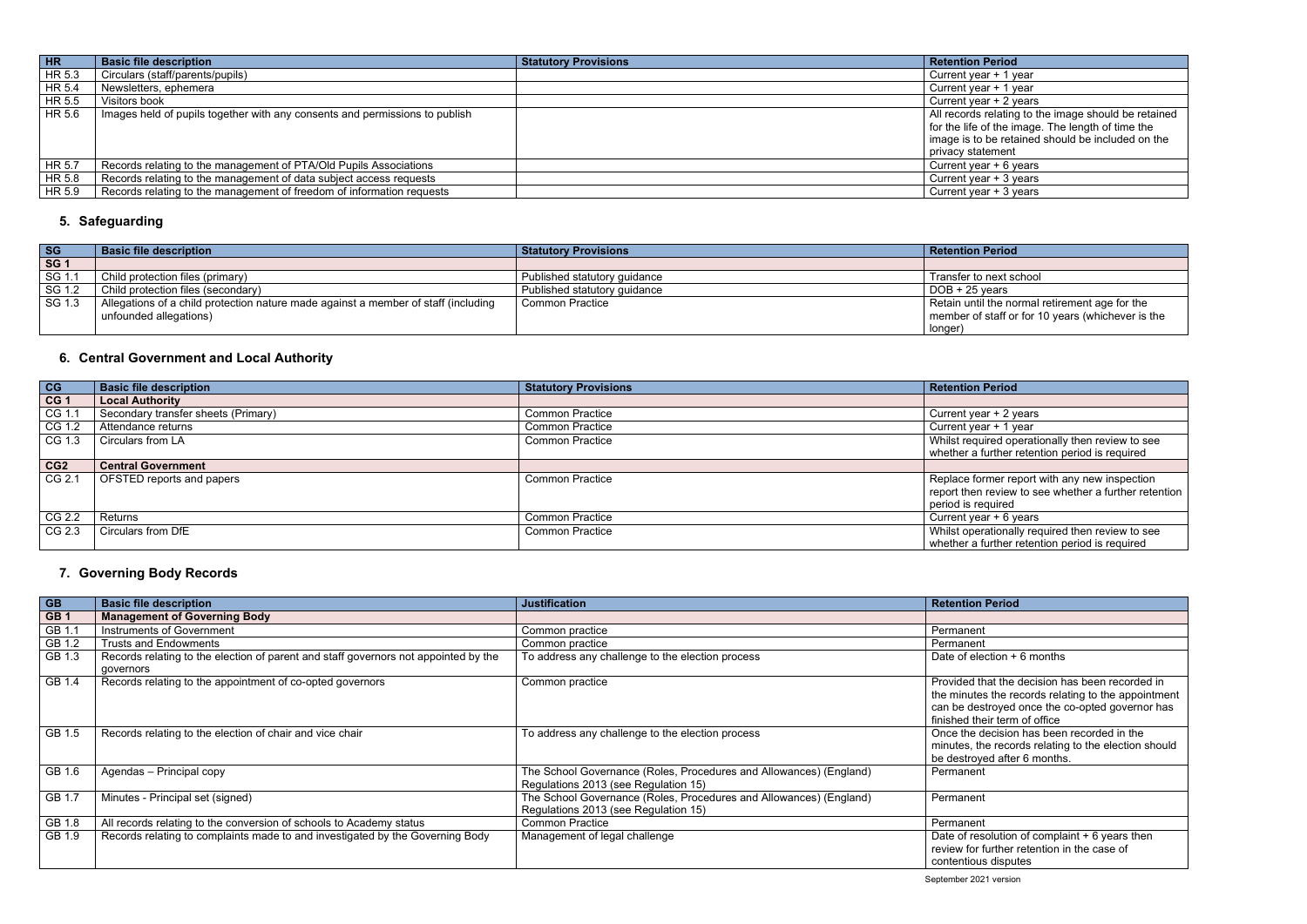| <b>GB</b>       | <b>Basic file description</b>                                                      | <b>Justification</b>          | <b>Retention Period</b>                    |
|-----------------|------------------------------------------------------------------------------------|-------------------------------|--------------------------------------------|
| GB 1.10         | Correspondence sent and received by the Governing Body                             | Management of legal challenge | Current year $+6$ years                    |
| GB <sub>2</sub> | <b>Management of Governors</b>                                                     |                               |                                            |
| GB 2.1          | Records relating to the appointment of a clerk to the Governing Body               | <b>Common Practice</b>        | Date appointment as clerk ceases + 6 years |
| GB 2.2          | Records relating to the terms of office of serving governors including evidence of | <b>Common Practice</b>        | PERMANENT                                  |
|                 | appointment                                                                        |                               |                                            |
| GB 2.3          | Records relating to Governor Declaration against disqualification criteria         | <b>Common Practice</b>        | Until the Governor steps down              |
| GB 2.4          | <b>Register of Business Interests</b>                                              | <b>Common Practice</b>        | PERMANENT                                  |
| GB 2.5          | Records relating to the training required and received by Governors                | <b>Common Practice</b>        | Until the Governor steps down              |
| GB 2.6          | Records relating to the induction programme for new governors                      | <b>Common Practice</b>        | Until the Governor steps down              |
| GB 2.7          | Records relating to DBS checks carried out on clerk and members of the governing   | <b>Common Practice</b>        | Date of DBS check $+6$ months              |
|                 | body                                                                               |                               |                                            |